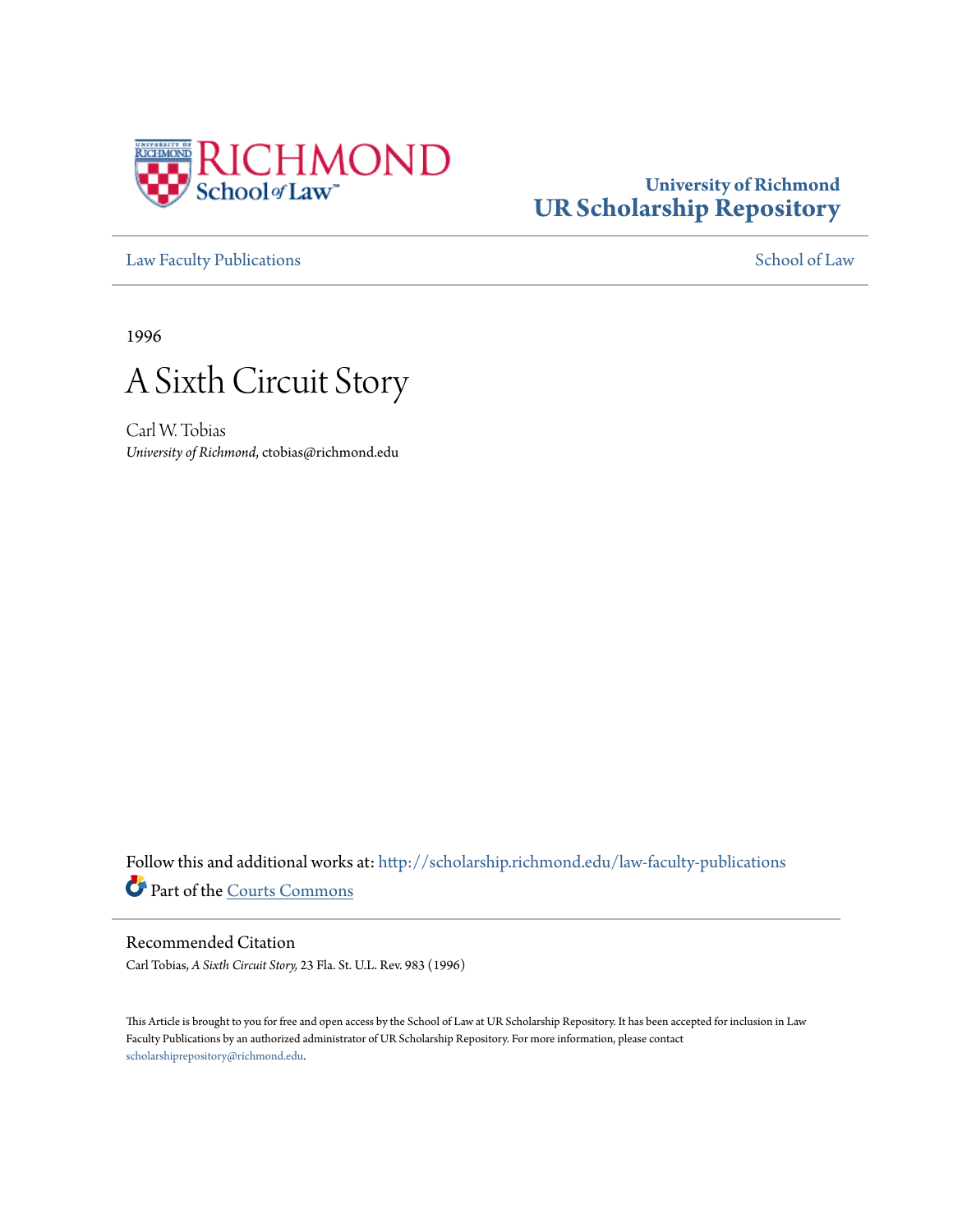# A SIXTH CIRCUIT STORY

## CARL TORIAS\*

|               |                                                          |              | 983 |
|---------------|----------------------------------------------------------|--------------|-----|
| -11 -         | DEVELOPMENTS LEADING TO THE LOCAL RULE REVIEW SUSPENSION |              | 984 |
|               | $A_{1}$                                                  |              | 984 |
|               |                                                          | $\mathbf{L}$ | 985 |
|               |                                                          | 2.           | 986 |
|               |                                                          | $\mathbf{3}$ | 987 |
|               | <b>B.</b>                                                |              | 989 |
| HL.           |                                                          |              | 991 |
| $\mathbf{IV}$ |                                                          |              | 994 |

#### I. INTRODUCTION

At the May 4, 1994 regular meeting of the Judicial Council of the United States Courts for the Sixth Circuit, the Council voted to "suspend further review of local rules until it receives further guidance from Congress, the Judicial Conference of the United States or by case law on the question of whether provisions of the Civil Justice Reform Act take precedence over the Federal Rules of Civil Procedure."<sup>1</sup> By so doing, the Council was ostensibly discharging responsibilities assigned to it by the Judicial Improvements and Access to Justice Act (JIA) of 1988.<sup>2</sup> The JIA requires that every circuit council periodically survey local rules adopted by the district courts within the council's purview for consistency with the Federal Rules of Civil Procedure and Acts of Congress, and it authorizes each council to modify or abrogate conflicting local directives.<sup>3</sup>

The Sixth Circuit Judicial Council's decision may seem inconsequential in the 200-year history of the federal courts. However, the vote is a telling comment on the confused state of civil procedure and the need to ameliorate that situation. I wish to employ this apparently innocuous story as a

1. Judicial Council of Sixth Circuit, U.S. Ct. Appeals, Minutes of Meeting 3-4 (May 4, 1994) (on file with Office of Cir. Exec.) [hereinafter Minutes].

<sup>\*</sup> Professor, University of Montana. B.A., 1968, Duke University; LL.B., 1972, University of Virginia. I wish to thank Peggy Sanner for valuable suggestions, Cecelia Palmer and Charlotte Wilmerton for technical support, as well as Ann and Tom Boone and the Harris Trust for generous, continuing support. I am a member of the Civil Justice Reform Act Advisory Group for the United States District Court for the District of Montana and of the District Local Rules Review Committee of the Ninth Circuit Judicial Council; however, the views expressed here and errors that remain are mine.

<sup>2.</sup> *See* 28 U.S.C. §§ 332(d)(4), 2701(a) (1988 & Supp. V 1993).

<sup>3.</sup> *See id.* Federal Rule of Civil Procedure 83 assigns similar responsibilities. *See infra*  notes 8-9, 14-15 and accompanying text. Rule 83's 1995 amendment also proscribes the adoption of duplicative local procedures. *See* Amendment to Federal Rule of Civil Procedure 83, *reprinted in* 160 F.R.D. 149, 161 (1995). I emphasize inconsistent procedures because they are more problematic than duplicative procedures and the JIA because it is broader than Rule 83.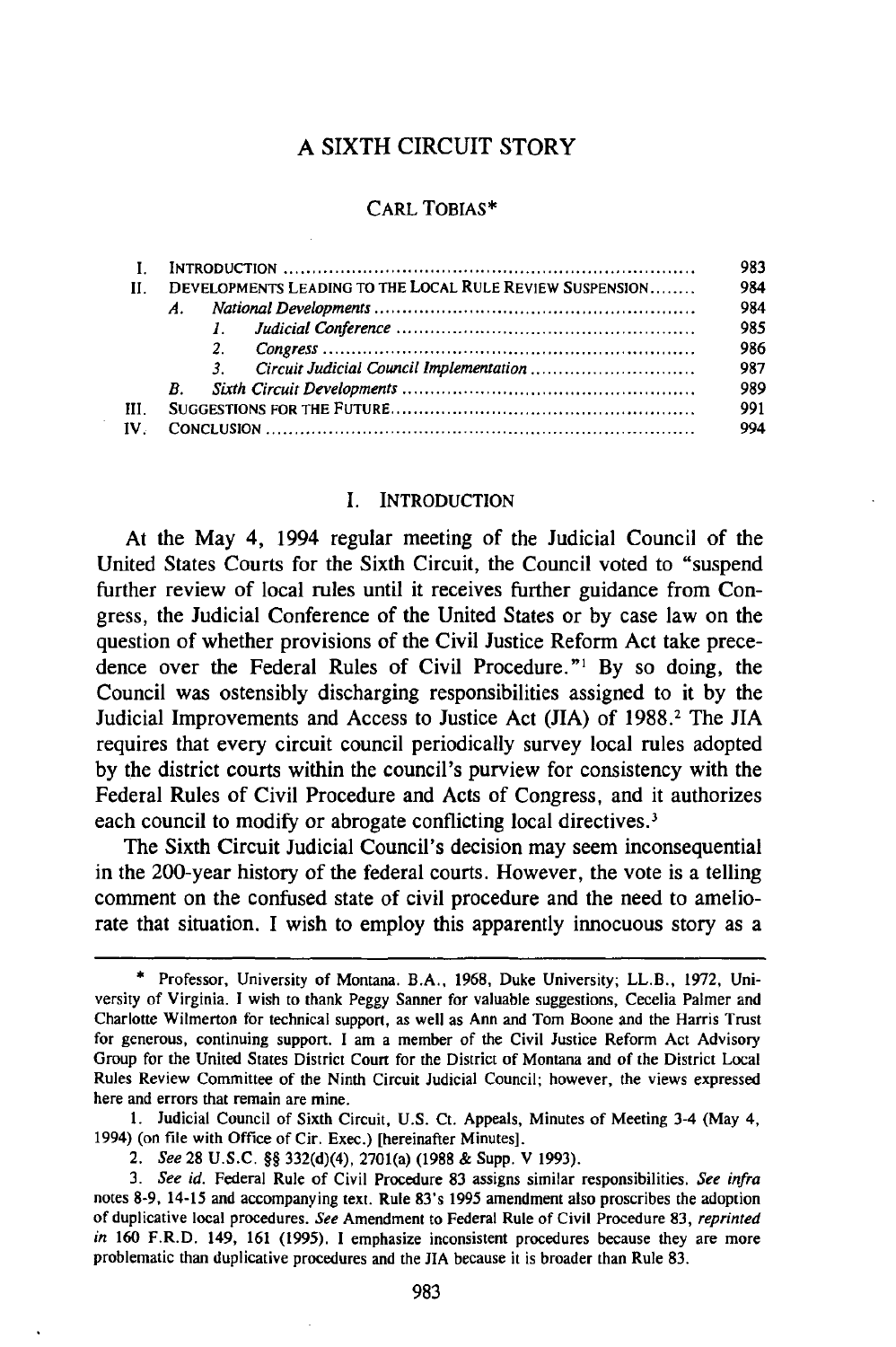starting point for exploring civil procedure's current condition and for showing how the Council might resume its review with an approach to which its members seemed oblivious when voting.

Several reasons explain the decision of the Sixth Circuit Judicial Council to postpone review. For example, complexity and fragmentation characterize modern civil procedure. More specifically, Congress did not state how councils should harmonize the JIA and the Civil Justice Reform Act of 1990 (CJRA). The Sixth Circuit Council also seemed to want a consensus before resolving a delicate, close question of authority and was justifiably concerned about spending scarce resources on an effort that members believed the CJRA could moot.

The Council prematurely and unnecessarily suspended review, however. It can circumvent the conflict that Council members perceived between the JIA and the CJRA and thereby expeditiously fulfill most of its review obligations. The issue warrants analysis because all twelve regional circuit judicial councils must confront the same question that the Sixth Circuit Judicial Council faced when complying with its dutiesresponsibilities that few councils have fully satisfied. This Article undertakes that analysis.

The second part of the Article analyzes the national and Sixth Circuit developments in civil procedure that led the Sixth Circuit Judicial Council to discontinue review. The third part offers suggestions for addressing concerns that underlay the Council's postponement determination and for resuming the review mandated and discharging the obligations imposed.

#### II. DEVELOPMENTS LEADING TO THE LOCAL RULE REVIEW SUSPENSION

Many procedural developments that apparently prompted the Sixth Circuit Judicial Council to delay reviewing local rules have received comparatively thorough evaluation elsewhere.<sup>4</sup> However, this Article comprehensively examines those events because broader assessment should enhance understanding of the Council's action. The Article emphasizes developments of the last decade because they are most relevant to the suspension decision.

#### *A. National Developments*

Congress passed the Rules Enabling Act in 1934 after years of contentious debate.<sup>5</sup> The legislation, which constituted a political compromise,

<sup>4.</sup> *See, e.g.,* Stephen N. Subrin, *Federal Rules, Local Rules and State Rules: Uniformity, Divergence and Emerging Patterns,* 137 U. PA. L. REV. 1999, 2020-26 (1989); Carl Tobias, *More Modern Civil Process, 56* U. PITT. L. REV. 803, 807-09 (1995).

*<sup>5.</sup> See* 28 U.S.C. §§ 2071-74 (1988 & Supp. V 1993). *See generally* Stephen B. Burbank, *The Rules Enabling Act of 1934,* 130 U. PA. L. REV. 1015 (1982); Stephen N. Subrin, *How*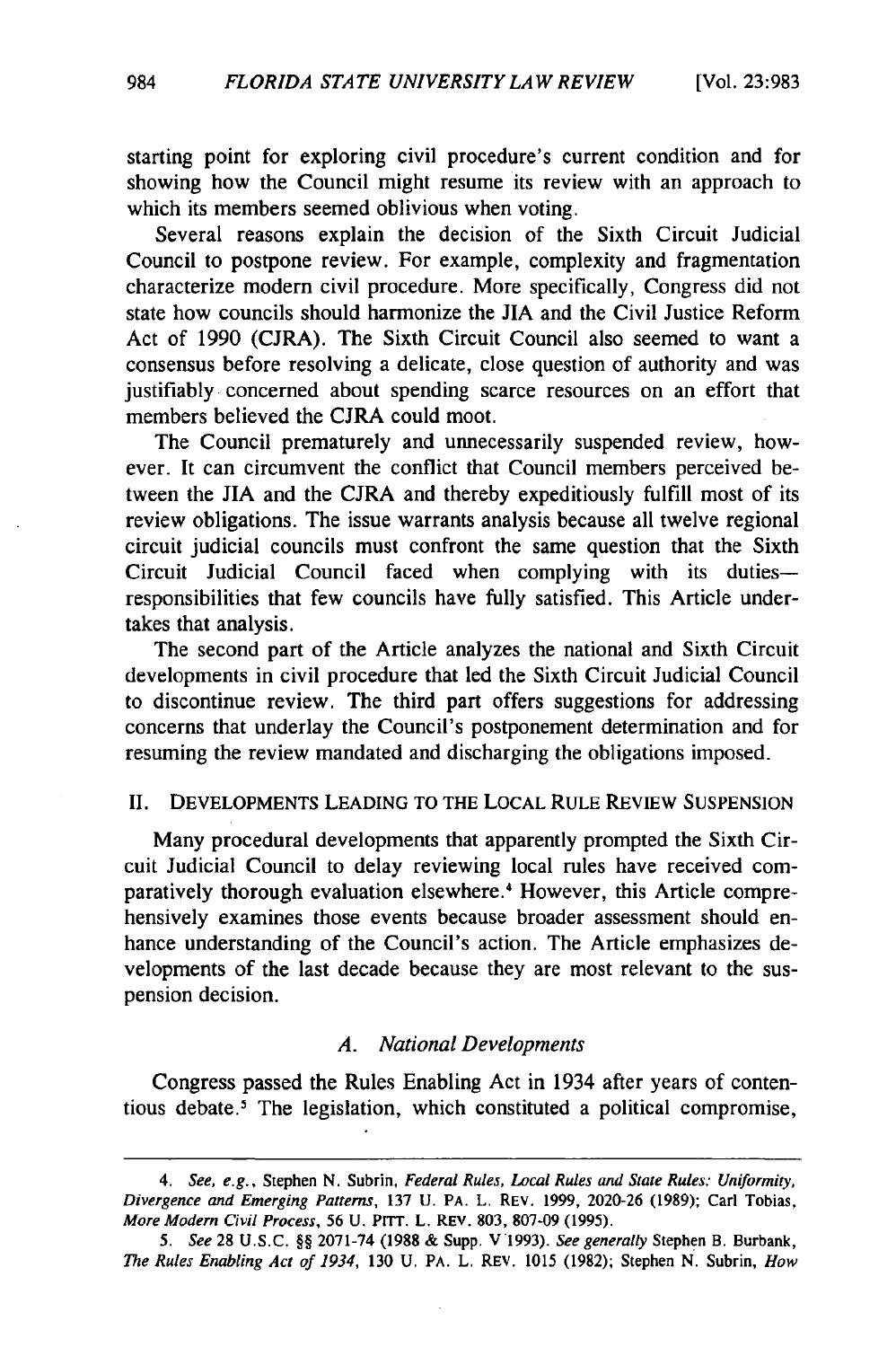authorized the United States Supreme Court to adopt procedures to govern civil disputes in the federal district courts. 6 The 1934 statute also empowered the federal districts to "prescribe rules for the conduct of their business [that] shall be consistent with Acts of Congress and rules of practice and procedure prescribed by the Supreme Court. "<sup>7</sup>

When the Supreme Court promulgated the initial Federal Rules of Civil Procedure in 1938, it included Rule 83, which authorizes the federal districts and individual judges to adopt local civil procedures. 8 The Court apparently intended Rule 83 as a limited grant of power. The Rule essentially authorizes districts and judges to *prescribe* local requirements that treat unusual local conditions but *proscribes* procedures that conflict with the federal rules or congressional legislation. <sup>9</sup>

Federal districts and specific judges have honored in the breach both the original understanding that the grant was narrow and the prohibition on inconsistency. These districts and judges have prescribed many local requirements, a number of which conflict with the Federal Rules of Civil Procedure or United States Code provisions. In the 1980s, the Judicial Conference of the United States-the federal courts' policymaking armand the Congress evinced concern about the growth of increasingly inconsistent local civil procedures.

#### *1. Judicial Conference*

In 1986, the Judicial Conference commissioned the Local Rules Project to assemble and organize all districts' local rules, standing orders issued by individual judges, and other local procedural requirements.<sup>10</sup> In 1989,

6. *See* 28 U.S.C. §§ 2071-74 (1988 & Supp. V 1993); *see also* Carl Tobias, *Public Law Litigation and the Federal Rules of Civil Procedure,* 74 CORNELL L. REV. 270, 272-77 (1989) [hereinafter Tobias, *Public Law Litigation]. See generally* Joseph R. Biden, Jr., *Congress and the Courts: Our Mutual Obligation,* 46 STAN. L. REV. 1285, 1289 (1994); Burbank, *supra* note 5.

7. *See* 28 U.S.C. § 207l(a) (1988 & Supp. 1993). *See generally* Robert E. Keeton, *The Function of Local Rules and the Tension with Uniformity,* 50 U. PITT. L. REV. 853, 865-67, 870-1 (1989).

8. *See* FED. R. C1v. P. 83; *see also* Subrin, *supra* note 4, at 2016-19. *See generally* Tobias, *Public Law Litigation, supra* note 6, at 272-77.

9. *See* FED. R. C1v. P. 83; FED. R. C1v. 83, 1985 advisory comm. note. *See generally*  Keeton, *supra* note 7; Subrin, *supra* note 4, at 2011-16.

10. *See* COMMITTEE ON RULES OF PRACTICE AND PROCEDURE, JUDICIAL CONFERENCE OF THE UNITED STATES, REPORT OF THE LOCAL RULES PROJECT: LOCAL RULES ON CIVIL PRACTICE 1 (1989) [hereinafter REPORT OF LOCAL RULES PROJECT]; *see also* Daniel R. Coquillette et al., *The Role of Local Rules, 15* A.B.A. J. 62 (1989) (summarizing Local Rules Project). *See generally* Carl Tobias, *Improving the 1988 and 1990 Judicial Improvements Acts,* 46 STAN. L. REV. 1589, 1596-97 (1994) [hereinafter Tobias, *Improving];* Carl Tobias, *Civil Justice Reform and the Balkanization of Federal Civil Procedure,* 24 ARIZ. ST. L. J. 1393, 1397-99 (1992) [hereinafter Tobias, *Balkanization].* 

*Equity Conquered Common Law: The Federal Rules of Civil Procedure in Historical Perspective,*  135 U. PA. L. REV. 909, 943-61 (1987).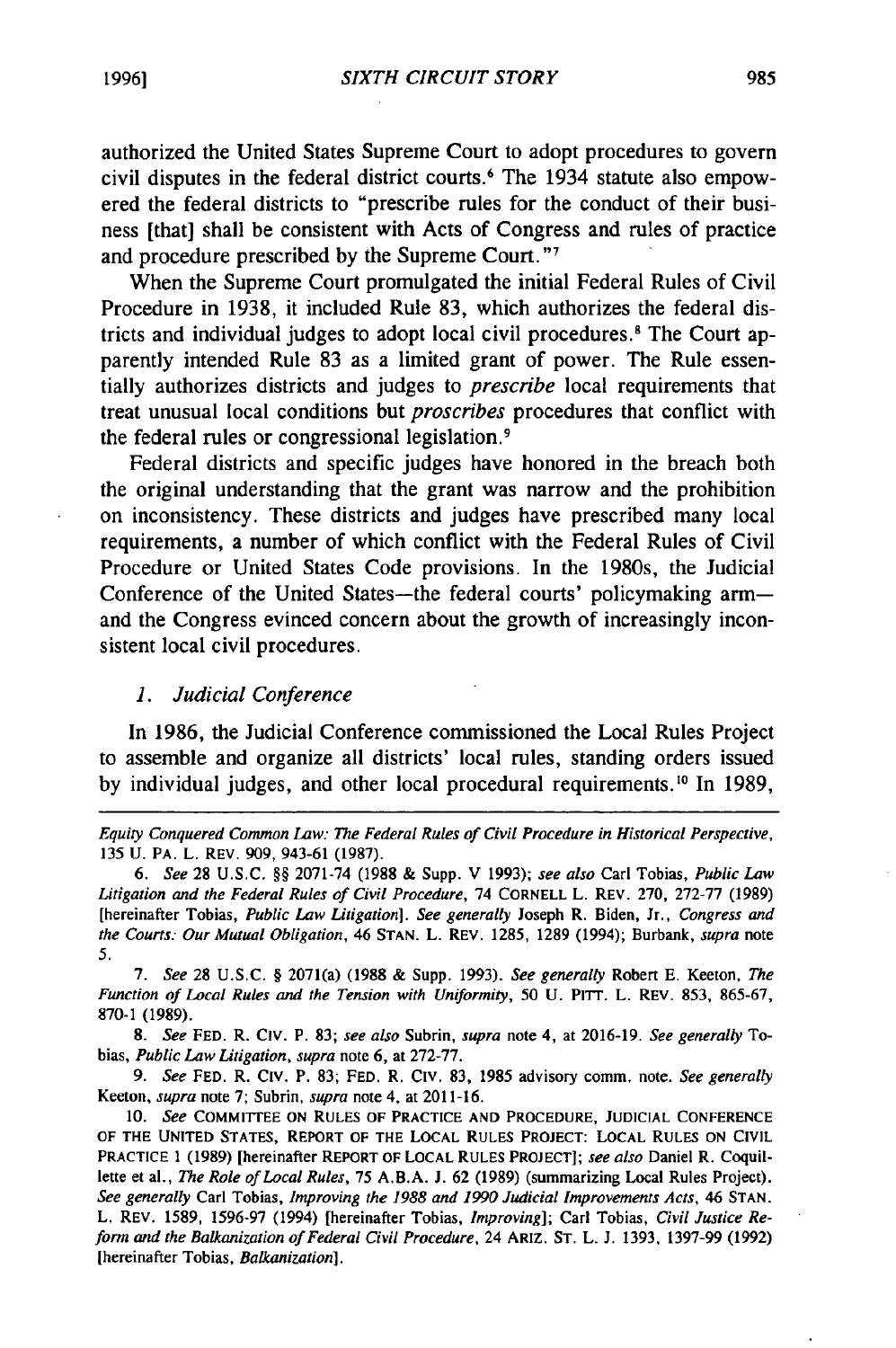the Project issued a thorough report, which found that judges had adopted some 5000 local rules and many other procedures governing local practice .11 The rules and procedures were diversely denominated as general, standing, special, scheduling, or minute orders. Many of the directives conflicted with the Federal Rules of Civil Procedure, Acts of Congress, or local requirements that applied in the remaining ninety-three districts. Districts and individual judges promulgated and enforced inconsistent procedures, notwithstanding proscriptions on this activity in the Rules Enabling Act and in Rule 83.<sup>12</sup>

The federal bench and Congress implemented several responses to the problems posed by local procedural proliferation. 13 The Judicial Conference sponsored the 1985 amendment to Rule 83. This amendment requires districts to prescribe local rules only after affording public notice and comment, and it mandates that standing orders of individual judges be consistent with the federal rules and local rules.<sup>14</sup> The revision's advisory committee note urged the districts to institute procedures for publishing and reviewing these standing orders. The note also encouraged the circuit judicial councils to analyze all local rules for validity and consistency with the federal rules and with local procedures in the other districts. <sup>15</sup>

*2. Congress* 

Congress passed the Judicial Improvements Act in 1988. The Act's objectives were to reduce the proliferation of local procedures and to restore the primacy of the Federal Rules of Civil Procedure. 16 Congress meant to treat local proliferation by regularizing, and opening to public

<sup>11.</sup> See REPORT OF THE LOCAL RULES PROJECT, *supra* note 10, at l; *see also* Telephone Interview with Mary P. Squiers, Project Director of Local Rules Project (Feb. 21, 1992) (notes on file with author); Telephone Interview with Stephen N. Subrin, Consultant to the Local Rules Project (Feb. 15, 1992) (notes on file with author). Moreover, a number of individual judges applied numerous unwritten procedures. *See* Carl Tobias, *Suggestions for Circuit Coun Review of Local Procedures,* 52 WASH. & LEE L. REV. 359, 360 n.2 (1995) [hereinafter *Suggestions].* 

<sup>12.</sup> *See* 28 U.S.C. § 2071(a) (1988 & Supp. V 1993); FED. R. CIV. P. 83; *see also* Subrin, *supra* note 4, at 2020-26. *See generally* Coquillette et al., *supra* note 10, at 62-65.

<sup>13.</sup> The Judicial Conference commissioned the Local Rules Project to analyze the difficulties and, after receiving the Project's Report, it issued an order requesting that districts conform local procedures to the federal rules. *See* Tobias, *Improving, supra* note 10, at 1597; Tobias, *Balkanization,* supra note 10, at 1399.

<sup>14.</sup> *See* FED. R. CIV. P. 83; *see also* FED. R. C1v. P. 83, 1985 advisory comm. note. *See generally* David M. Roberts, *The Myth of Uniformity in Federal Civil Procedure: Federal Civil Rule 83 and District Coun Local Rulemaking Powers,* 8 U. PUGET SOUND L. REV. 537 (1985).

<sup>15.</sup> *See* FED. R. CIV. P. 83, 1985 advisory comm. note; *see also supra* note 3 (discussing Rule 83's 1995 amendment); *see generally* Tobias, *Improving, supra* note 10, at 1596.

<sup>16.</sup> Judicial Improvements and Access to Justice Act of 1988, Pub. L. No. 100-702, 102 Stat. 4642 (1988) (codified at 28 U.S.C. §§ 332(d)(4), 2071-2074 (1988 & Supp. V 1993)). *See generally* Linda S. Mullenix, *Hope over Experience: Mandatory Informal Discovery and the Politics of Rulemaking,* 69 N.C. L. REV. 795 (1991).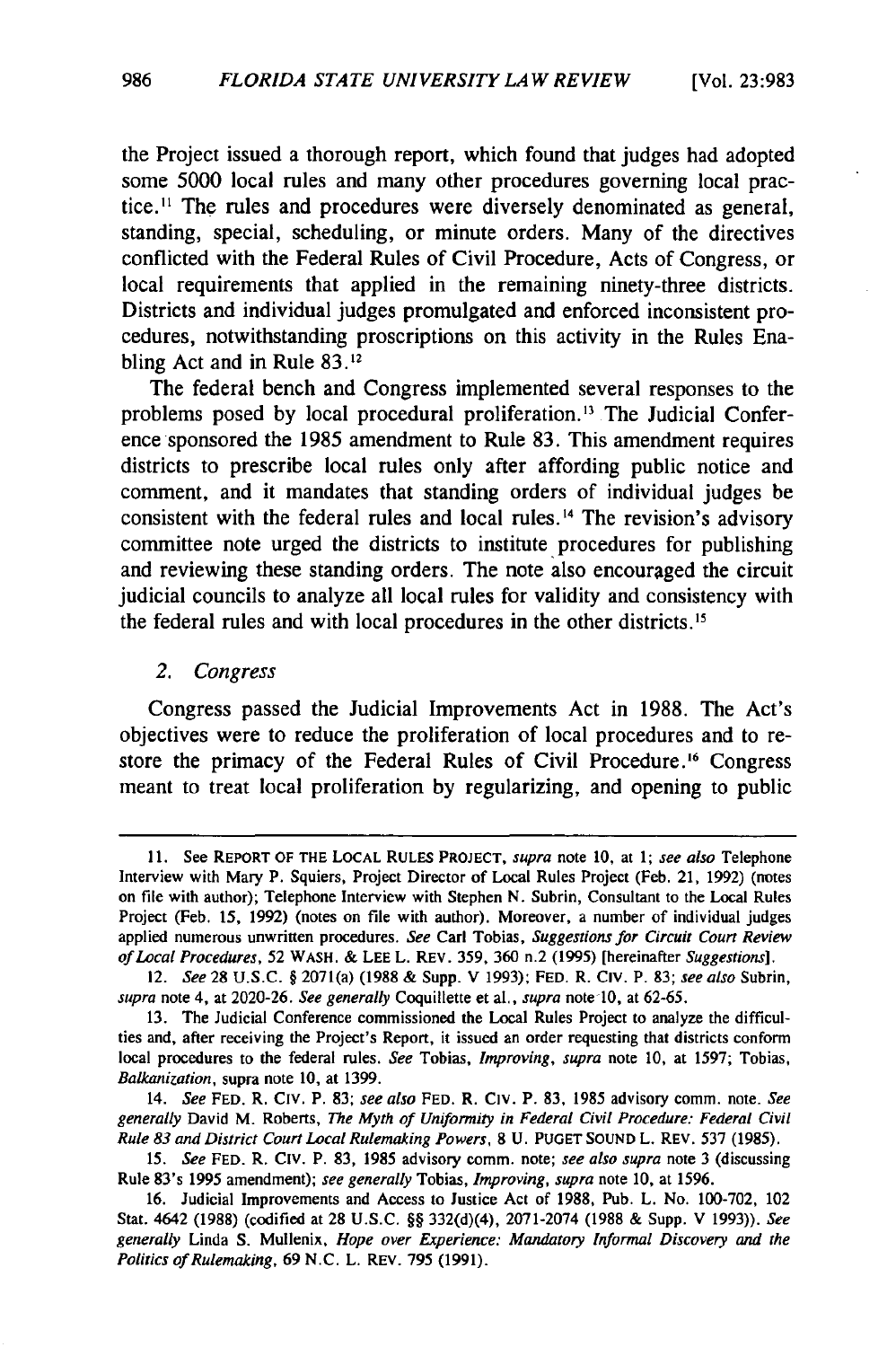involvement, the procedural revision processes. 17 It addressed proliferation by imposing on circuit judicial councils an affirmative duty periodically to monitor local procedures for consistency and by empowering councils to change or abolish conflicting procedures. 18 Congress apparently intended for these requirements to cover individual-judge procedures. <sup>19</sup>

#### *3. Circuit Judicial Council Implementation*

A tiny number of circuit judicial councils have thoroughly effectuated the local procedural review requirements embodied in revised Rule 83 and the 1988 Judicial Improvements Act. Numerous significant reasons, which can be ascribed to Congress and to federal judges, explain the incomplete implementation of those mandates.

A few circuit councils have been reluctant to effectuate the mandates requiring oversight and abrogation or modification of conflicting local procedures. 20 The several councils that attempted to institute rigorous review have apparently found the task daunting. Monitoring may have been especially onerous in circuits that encompass many federal districts or that include districts which have adopted large numbers of local procedures. Congress did not appropriate any money to implement this feature of the 1988 statute, and that omission complicated the efforts of councils, which possess relatively few resources for discharging a plethora of difficult duties.

Another significant reason why several circuit councils incompletely fulfilled the requirements of Rule 83 and the Judicial Improvements Act is

<sup>17.</sup> *See* Tobias, *Improving, supra* note 10, at 1599-1601. *See generally* Paul D. Carrington, Learning from the Rule 26 Brouhaha: Our Courts Need Real Friends, 156 F.R.D. 295, 300-01 (1994).

<sup>18.</sup> *See* 28 U.S.C. §§ 332(d)(4), 207l(a) (1988 & Supp. V 1993). *See generally* Tobias, *Balkanization, supra* note 10, at 1401. The JIA, therefore, placed an ongoing responsibility on councils to review local procedures that existed on the statute's December l, 1988 effective date as well as those subsequently adopted.

<sup>19.</sup> *See* 28 U.S.C. § 2071 notes (1988 & Supp. V 1993). *See generally* Myron J. Bromberg & Jonathan M. Korn, *Individual Judges' Practices: An Jnadvenent Subversion of the Federal Rules of Civil Procedure,* 68 ST. JOHN'S L. REV. l (1994). The statute made the process exclusive to prevent districts and judges from avoiding it by describing local procedures as something other than local rules. *See* 28 U.S.C. § 207l(f) (1988 & Supp. V 1993). *See generally* Tobias, *Improving, supra* note 10, at 1600.

<sup>20.</sup> Circuit judges might have deferred to district judges on councils who know more about civil litigation in trial courts and within each circuit's districts. District judges may have been reluctant to scrutinize or modify procedures that the judges might apply in their own districts or could have lacked sufficient familiarity with the local conditions in the districts whose procedures they were assessing to alter those requirements found to conflict. Some judges, out of courtesy or respect for individuals who occupy the identical position in the judicial hierarchy, might have deferentially evaluated procedures. Local procedural review is also very sensitive because many district judges strongly defend their prerogatives to apply local procedures. *See* Tobias, *Suggestions, supra*  note 11, at 363-64; Tobias, *Balkanization, supra* note 10 at 1406-07. In the remainder of this subsection, I rely substantially on interviews with many individuals who are familiar with councils' implementation efforts, on numerous council documents, and on Tobias, *Suggestions, supra* note 11.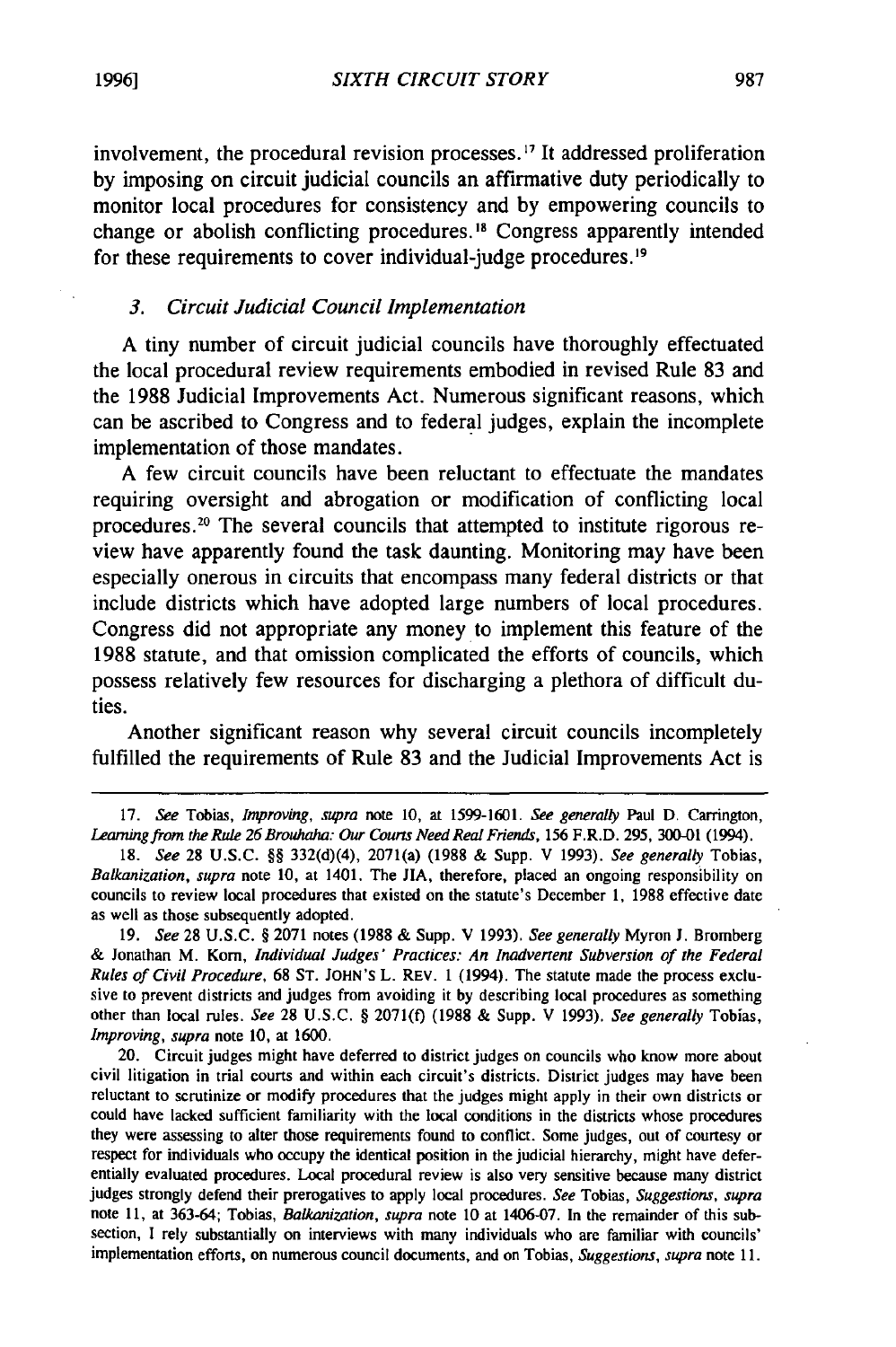that some aspects of the 1990 CJRA effectively suspended the 1988 JIA's implementation.<sup>21</sup> For example, the 1990 legislation implicitly suggested that districts could prescribe inconsistent local procedures for decreasing cost and delay in civil cases.<sup>22</sup> A number of districts accepted this invitation. The Eastern District of Texas adopted a settlement offer provision that conflicts with Federal Rule  $68<sup>23</sup>$  while the Montana District prescribed a procedure for co-equal assignment of cases to Article III judges and magistrate judges that is inconsistent with section 636 of Title  $28<sup>24</sup>$ The CJRA correspondingly established circuit review committees, in addition to councils, and imposed on those committees the task of monitoring effectuation of the expense and delay reduction procedures. *<sup>25</sup>*

A few circuit councils, accordingly, may have been reluctant to scrutinize or modify local procedures that Congress seemed to authorize and that Congress instructed a similar, but distinct and new, institution to oversee.<sup>26</sup> Indeed, the Ninth Circuit District Local Rules Review Committee solicited the perspectives of the Ninth Circuit Judicial Council on whether and how the Civil Justice Reform Act affected its review.<sup>27</sup> These factors may explain why the Sixth Circuit Judicial Council decided to discontinue review of local requirements until it received more guidance. <sup>28</sup>

Despite these problems, several judicial councils have instituted rigorous review or made commendable efforts to satisfy the requirements included in Rule 83 and the 1988 Judicial Improvements Act.<sup>29</sup> For instance, the Ninth Circuit has depended on numerous volunteer lawyers and law

24. *Compare* U.S. DISTRICT COURT FOR THE DISTRICT OF MONTANA, CIVIL JUSTICE EXPENSE AND DELAY REDUCTION PLAN 3-4 (1991) *with* 28 u.s.c. § 636 (1988 & Supp. v 1993). *See generally* Tobias, *Balkanization, supra* note 10, at 1417; Carl Tobias, *The Montana Federal Civil Justice Plan,* 53 MONT. L. REY. 91, 93 & n.9 (1992).

25. *See* 28 U.S.C. § 474 (Supp. V 1993); *see generally* Tobias, *Balkanization, supra* note 10, at 1406-09.

26. *Compare* 28 U .S.C. § 332 (1988 & Supp. V 1993) (prescribing circuit judicial councils) *with* 28 U.S.C. § 474 (Supp. V 1993) {prescribing circuit review committees). *See generally* Tobias, *Improving, supra* note 10, at 1623-27.

27. *See* Telephone Interview with David Pimentel, Assistant Circuit Executive for Legal Affairs, United States Courts for the Ninth Circuit (July 22, 1994) (notes on file with author) [hereinafter Pimentel Interview]; *see also* Tobias, *Suggestions, supra* note 11, at 365-66 (affording additional analysis of Fourth Circuit efforts).

28. *See* Minutes, *supra* note 1, at 4-5; *see also infra* notes 32-39 and accompanying text. *See generally* Tobias, *Improving, supra* note 10, at 1605 & n.106.

29. *See* Pimentel Interview, *supra* note 27; Telephone Interview with Andrew Tietz, Assistant Circuit Executive, United States Courts for the First Circuit (July 22, 1994) (notes on file with author) [hereinafter Tietz Interview]; *supra* note 11.

<sup>21.</sup> *See* Tobias, *Improving, supra* note 10, at 1623-7.

<sup>22.</sup> *See* 28 U.S.C. § 473 (1988 & Supp. V 1993); *see also* Tobias, *Improving, supra* note 10, at 1623-27; Tobias, *Balkanization, supra* note 10, at 1414-22.

<sup>23.</sup> Compare U.S. DISTRICT COURT FOR THE EASTERN DISTRICT OF TEXAS, CIVIL JUSTICE EXPENSE AND DELAY REDUCTION PLAN 10 (1991) [hereinafter DELAY REDUCTION PLAN] *with* FED. R. CIV. P. 68; *see also* Friends of the Earth v. Chevron, 885 F. Supp. 934 (E.D. Tex. 1995). *See generally* Tobias, *Improving, supra* note 10, at 1620.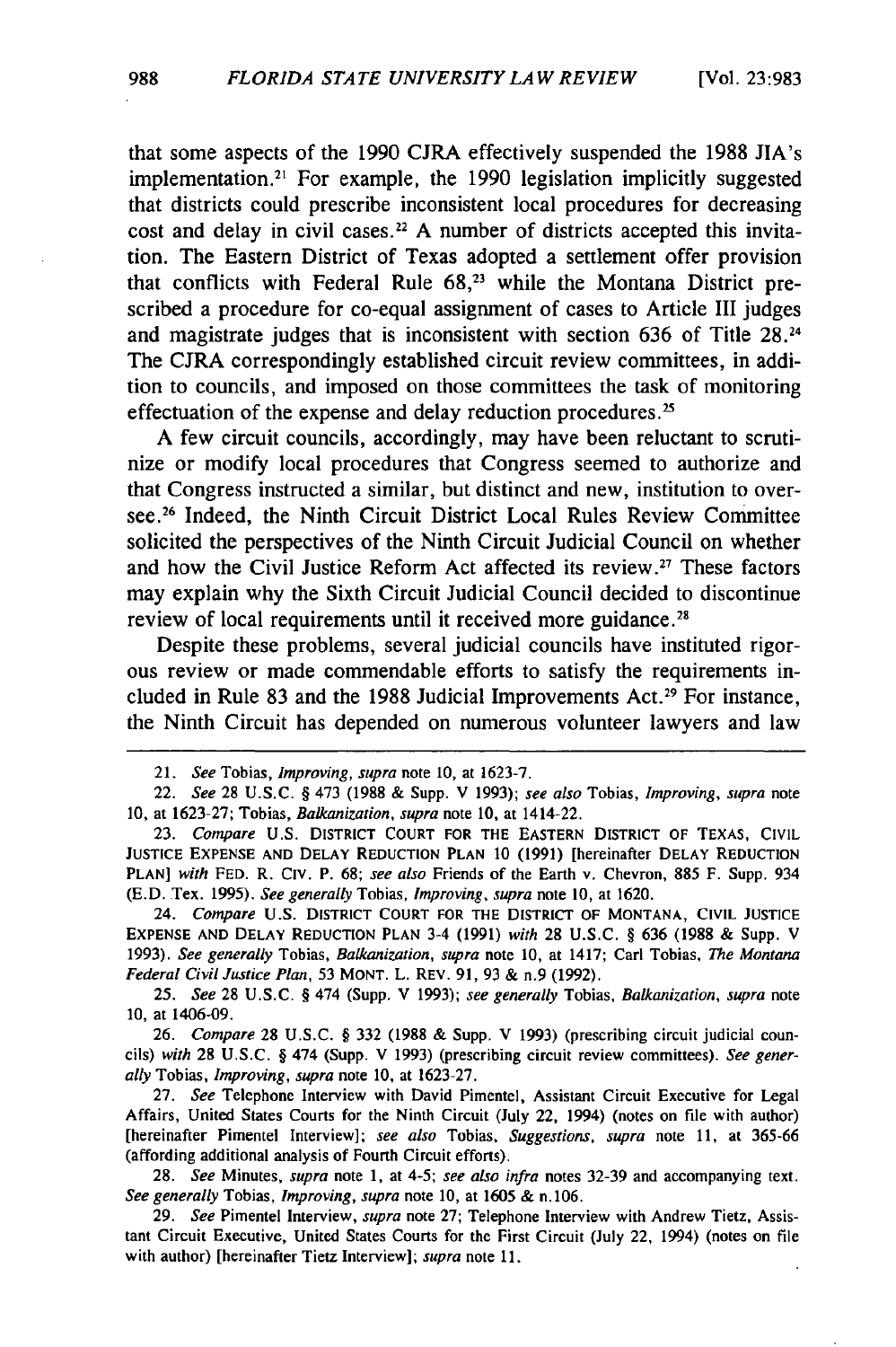student interns for assistance in overseeing local district and bankruptcy procedures. 30 The District of Columbia Circuit concomitantly appointed an entity that worked closely with the district court's local rules committee in identifying inconsistent procedures, which the court then revised.<sup>31</sup>

# *B. Sixth Circuit Developments*

The Sixth Circuit Judicial Council and the Sixth Circuit Executive Office began considering local procedural review soon after passage of the 1988 JIA and issuance of the Local Rules Project Report. 32 The enactment of the 1990 CJRA apparently delayed the Sixth Circuit's efforts, although the Executive Office examined the possibility of local rule review when it attempted to fulfill certain oversight responsibilities imposed by the CJRA. Cooperation between the Staff Attorney's Office and the Sixth Circuit Review Committee while monitoring implementation of CJRA procedures fostered the Council's efforts to comply with the 1988 JIA.<sup>33</sup>

In 1993, the Sixth Circuit's Staff Attorney's Office, on behalf of the Judicial Council, spent several months reviewing the consistency of rules of all districts in the Sixth Circuit. It analyzed local rules adopted under the CJRA or pursuant to other authority as well as general and standing orders that were incorporated in the local rules. The office designated potential areas of conflict between local procedures and the federal rules and Acts of Congress, submitted a thorough list of possibly inconsistent local requirements to the Council, and made recommendations regarding conflicts.

At a November 1993 meeting, the Sixth Circuit Judicial Council considered the Staff Attorney's report but deferred further examination until after December 1, 1993. 34 The Council apparently wanted to evaluate the effects of the recently promulgated amendments to the Federal Rules of Civil Procedure. The Council's delay also afforded every district an opportunity to implement procedures in its CJRA expense and delay reduction plan.

The Staff Attorney's Office continued reviewing local rules after the November meeting and raised the threshold issue of whether the CJRA's provisions empowering each district to experiment with local cost and delay

<sup>30.</sup> Pimentel Interview, *supra* note 27; *see also* Tobias, *Suggestions, supra* note 11, at 364- 65 (affording additional analysis of Ninth Circuit efforts).

<sup>31.</sup> Pimentel Interview, *supra* note 27.

<sup>32.</sup> *See* Minutes, *supra* note 1.

<sup>33.</sup> *Id. See generally* Tobias, *Balkanization, supra* note 10, at 1406-9.

<sup>34.</sup> Minutes, *supra* note 1, at 3; Memorandum from James A. Higgins, Circuit Executive, U.S. Courts for the Sixth Circuit, to Circuit Council, U.S. Courts for the Sixth Circuit (Apr. 1994) [hereinafter Higgins Memorandum]. Some federal districts voluntarily changed local rules that the Staff Attorney's Office found to be clearly inconsistent, although the districts modified few rules that involved questions of interpretation.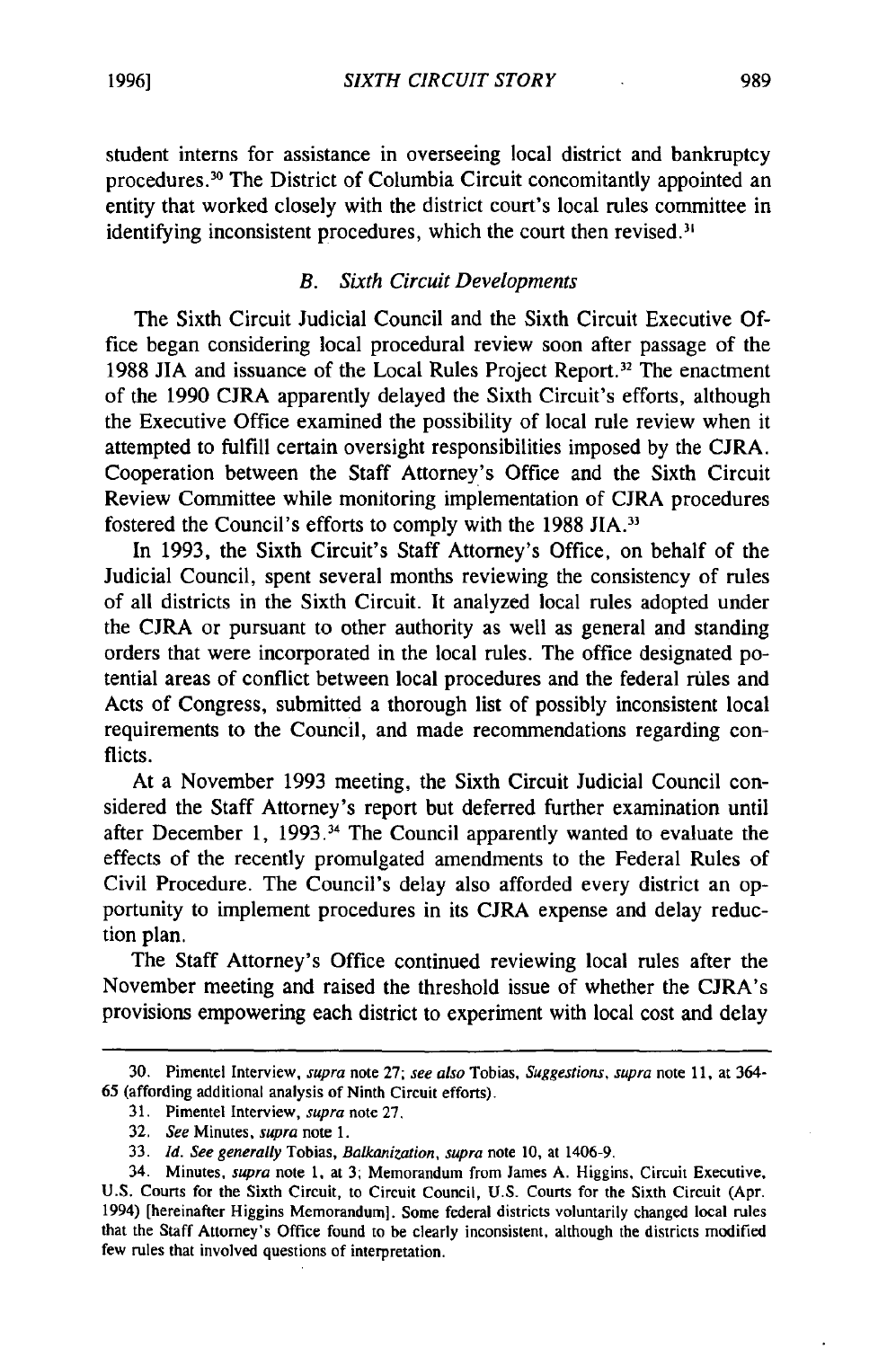reduction procedures took precedence over the federal rules and statutory requirements governing practice.<sup>35</sup> The office prepared a memorandum on inconsistency which observed that the CJRA might render moot the Council's review of local rules because the statute could enable local requirements prescribed thereunder to supersede conflicting federal rules of practice. 36 The views of the Staff Attorney's Office apparently persuaded the Sixth Circuit Judicial Council. On May 4, 1994, the Judicial Council voted to suspend additional review of the local procedures until the issue of whether the CJRA took precedence over the federal rules was addressed by Congress, the Judicial Conference, or decisional law.<sup>37</sup>

A number of defensible reasons may explain the Council's decision. For instance, the Council could have decided to postpone review because of the confused state of civil procedure and the possibility-albeit remote-that the CJRA might moot the Council's efforts and squander limited resources. Moreover, the Council may have been concerned about unclear legislative intent in the JIA and CJRA. Of special concern could have been the statutory inconsistencies, the difficulty and cost of effectuating the JIA's cryptic mandates, and Congress's failure to allocate resources for implementation.

The Sixth Circuit Judicial Council strives to act by consensus. That consensus would have been difficult to achieve for this sensitive, disputed question of authority because Council members probably differed. After all, numerous districts and many judges throughout the nation have disagreed over the precise issue which the Council confronted. 38 The Council may have also found little reason to resolve the issue until Congress or the courts clarified it or the CJRA experimentation concluded.<sup>39</sup> In any event, the Council apparently envisioned that it would resume local procedural review in 1997, after Congress determined whether the CJRA should "sunset."

37. Minutes, *supra* note 1, at 3-4.

38. *See supra* notes 24-31 and accompanying text. For valuable analysis, concluding that the CJRA affords comparatively limited authority to adopt inconsistent local procedures, see Lauren K. Robel, *Fractured Procedure: The Civil Justice Reform Act of 1990*, 46 STAN. L. REV. 1447 (1994); *see also* Linda S. Mullenix, *The Counter-Reformation in Procedural Justice,* 77 MINN. L. REV. 375 (1992). *But see* Friends of the Eanh v. Chevron, 885 F. Supp. 934 (E.D. Tex. 1995). *But cf* Edwin J. Wesley, *The Civil Justice Reform Act; The Rules Enabling Act; The*  Amended Federal Rules of Civil Procedure; CJRA Plans; Rule 83-What Trumps What?, 154 F.R.D. 563, 574 (1994) (suggesting that the "CJRA trumps the FRCP to the extent the CJRA specifically deals with a panicular matter"). *See generally* Higgins Memorandum, *supra* note 34.

39. CJRA experimentation is scheduled to end in 1997, if Congress allows the statute to expire. *See* 28 U.S.C. § 471 notes (Supp. V 1993) (reproducing Pub. L. No. 101-650, §103(b)(2) (1990)). *See generally* Biden, *supra* note 6, at 1294.

<sup>35.</sup> *See* Memorandum Regarding Conflicts Between Local Rules and the Federal Rules of Civil Procedure from Dave Wallace, Staff Attorney, U.S. Couns for the Sixth Circuit, to Ken Howe, Senior Staff Attorney, U.S. Couns for the Sixth Circuit (Mar. 2, 1994) [hereinafter Wallace Memorandum]; Higgins Memorandum, *supra* note 34.

<sup>36.</sup> Minutes, *supra* note I, at 3-4; *see also* Higgins Memorandum, *supra* note 34.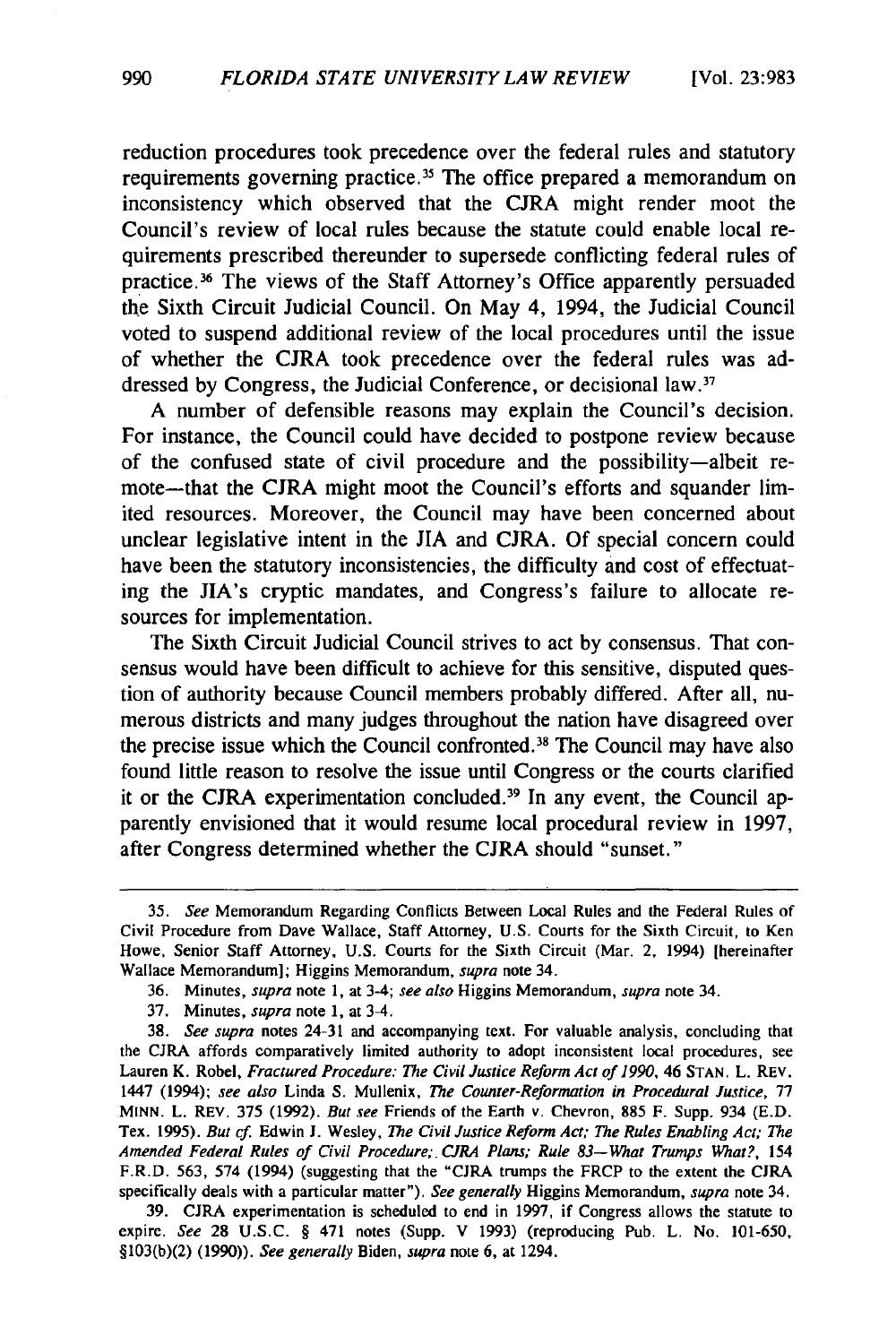These phenomena make the Council's decision to suspend local review seem reasonable; however, that determination was premature and unwarranted. The Council could proceed in a manner that would avoid the dilemma which the Council thought the CJRA created and that would efficaciously and promptly discharge its review duties. I next examine this prospect and suggest ways in which Congress might help councils fulfill their responsibilities.

## III. SUGGESTIONS FOR THE FUTURE

Separation of the CJRA and its potential effect on local procedural review would facilitate the satisfaction of the Council's review obligations and, perhaps, save resources.<sup>40</sup> The Council should continue its examination of local district court procedures adopted under authority not provided in the CJRA. Districts and specific judges have issued these local procedures under inherent judicial authority or under power apart from the statute-namely, additional substantive and procedural legislation such as the JIA and Rule 83.

The Council should seriously consider expanding its review to encompass local requirements other than local rules, such as general orders and individual-judge procedures, which a few councils are already monitoring. For instance, the Ninth Circuit District Local Rules Review Committee is scrutinizing general orders that have the effect of local rules.<sup>41</sup> The Sixth Circuit Judicial Council could review such orders and similar directives. The Council originally excluded these procedures from consideration because of concern that some district judges would not be receptive to such an evaluation.<sup>42</sup>

The Council, or the Staff Attorney's Office acting on its behalf, has several effective means of identifying local procedures not prescribed under the CJRA. The Staff Attorney's Office could rely on the procedures' dates of adoption. Most local requirements not authorized under the 1990 enactment were promulgated before CJRA expense and delay reduction procedures were issued. The Staff Attorney's Office might also ascertain

42. *See supra* note 20 (suggesting that district judges strongly defend their prerogatives to adopt local procedures).

<sup>40.</sup> I employ the Sixth Circuit Judicial Council's experience as an example from which other councils can extrapolate. For instance, the coincidence that the Sixth Circuit had already undertaken some review means that some suggestions for identi'fying local procedures not based on the CIRA have more applicability to other councils. My recommendations are premised primarily on the work of the Ninth Circuit District Local Rules Review Committee. Congress should address some concerns; most importantly. it should appropriate sufficient resources to allow councils to fulfill their review duties under the JIA and Rule 83. *See* Tobias, *Suggestions, supra* note 11, at 364-65.

<sup>41.</sup> Telephone Interview with Professor Margaret Johns, U.C. Davis School of Law, and Chair, Ninth Circuit District Local Rules Review Committee (Sept. 22, 1995) (notes on file with author) [hereinafter Johns Interview]; *see also supra* note 19 and accompanying text.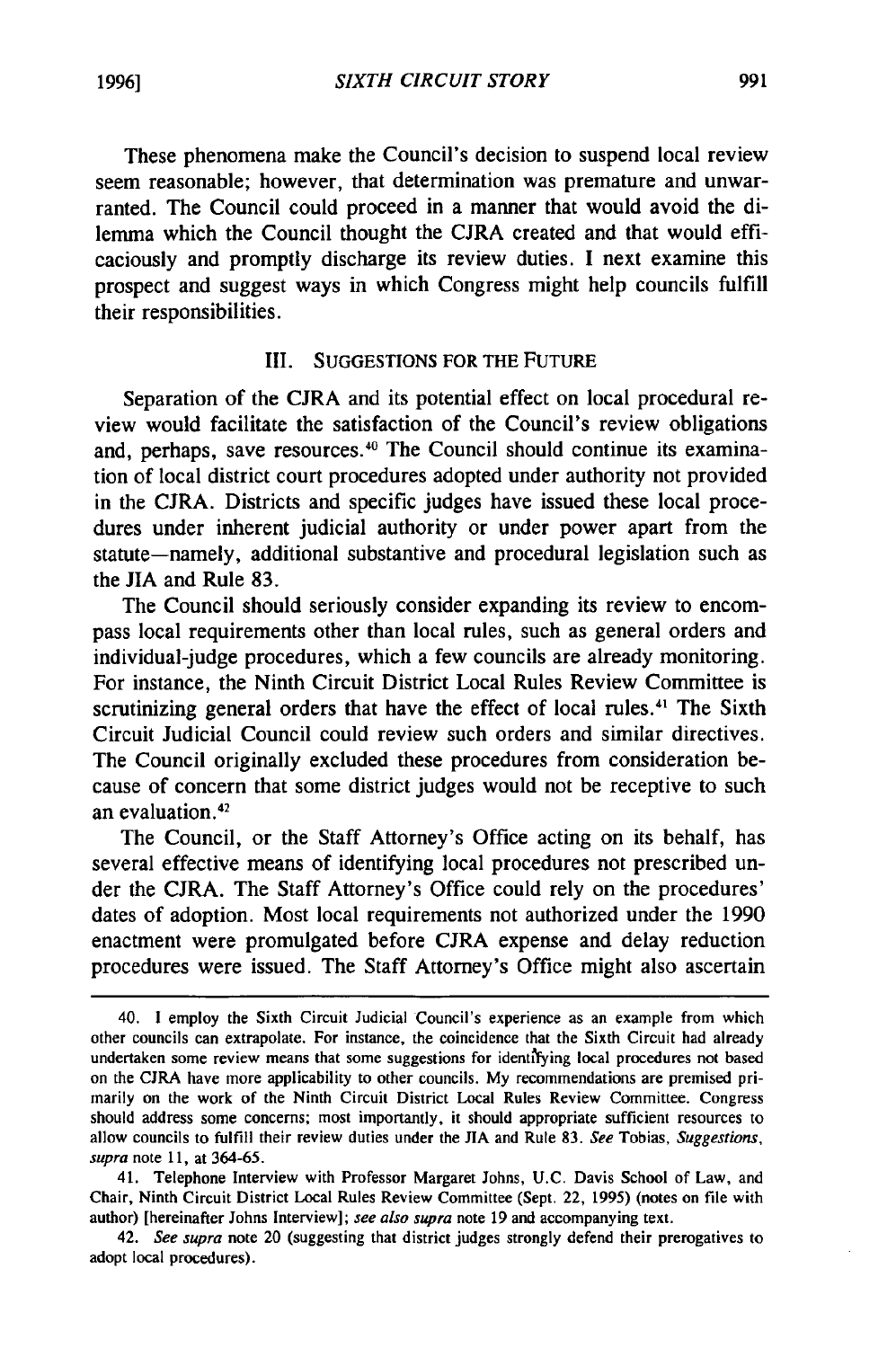which local directives were not prescribed pursuant to the 1990 CJRA by comparing them with, and excluding from review, requirements adopted under the legislation, nearly all of which procedures are readily available in CJRA cost and delay reduction plans.

Reliance on rule adoption dates and the existence of CJRA requirements in civil justice plans should assist in identifying non-CJRA procedures. The two techniques suggested may seem to overstate the ease with which the relevant local directives can be distinguished. For example, it is possible to view the CJRA as a comparatively broad grant of power that arguably authorizes almost any local procedure. 43 However, the most persuasive statutory reading, which more accurately reflects congressional intent, suggests that this power is considerably narrower. <sup>44</sup>

Certain federal districts have also capitalized on the opportunity offered by the CJRA to reexamine and amend, as warranted, all of their local rules. This activity may appear to complicate designation of the applicable local requirements. *45* Insofar as courts in the Sixth Circuit have reevaluated and revised local rules, the Staff Attorney's Office can identify the procedures to be reviewed by excluding the amended local rules that appear in civil justice plans. 46 In short, these potential problems seem relatively minor or are easily remediable.

Once the attorney's office has isolated those local procedures that were not prescribed under the CJRA, it can review them for consistency with the federal rules and with congressional legislation. A valuable starting point would be the list of conflicting local procedures which the Staff Attorney's Office compiled before the Council suspended review. The Staff Attorney's Office should supplement its 1993 effort by designating any subsequently promulgated local procedures. However, districts and judges probably adopted many of those requirements pursuant to the CJRA. <sup>47</sup>

<sup>43.</sup> *See* DELAY REDUCTION PLAN, *supra* note 23, at 9 (assening that "to the extent that the Federal Rules of Civil Procedure are inconsistent with this Plan, the Plan has precedence and is controlling"); see also Friends of the Earth v. Chevron, 885 F. Supp. 934 (E.D. Tex. 1995); see *generally supra* note 38.

<sup>44.</sup> *See* Robel, *supra* note 38; *see also* Mullenix, *supra* note 38; *see generally supra* note 38.

<sup>45.</sup> A number of districts have apparently reconsidered and amended, as indicated, their local rules. *See* Tobias, *Suggestions, supra* note 11, at 366 (identifying Eastern District of Virginia, Nonhem District of West Virginia, Southern District of West Virginia); Carl Tobias, *Refining Federal Civil Justice Reform in Montana, 56* MONT. L. REV. 539, 542-43 (1995) (identifying District of Montana).

<sup>46.</sup> No districts in the Sixth Circuit appear to have reexamined and amended local rules; however, my research is not definitive because it is difficult to secure reliable information. If the concern that I have expressed is irrelevant to the Sixth Circuit, it remains applicable to councils in other circuits whose districts have reconsidered and revised local rules.

<sup>47.</sup> I believe that the Sixth Circuit's districts are typical. The three Early Implementation Districts (EID) adopted civil justice plans and prescribed nearly all CJRA procedures before 1992. These and many EIDs elsewhere have subsequently modified some rules, namely, those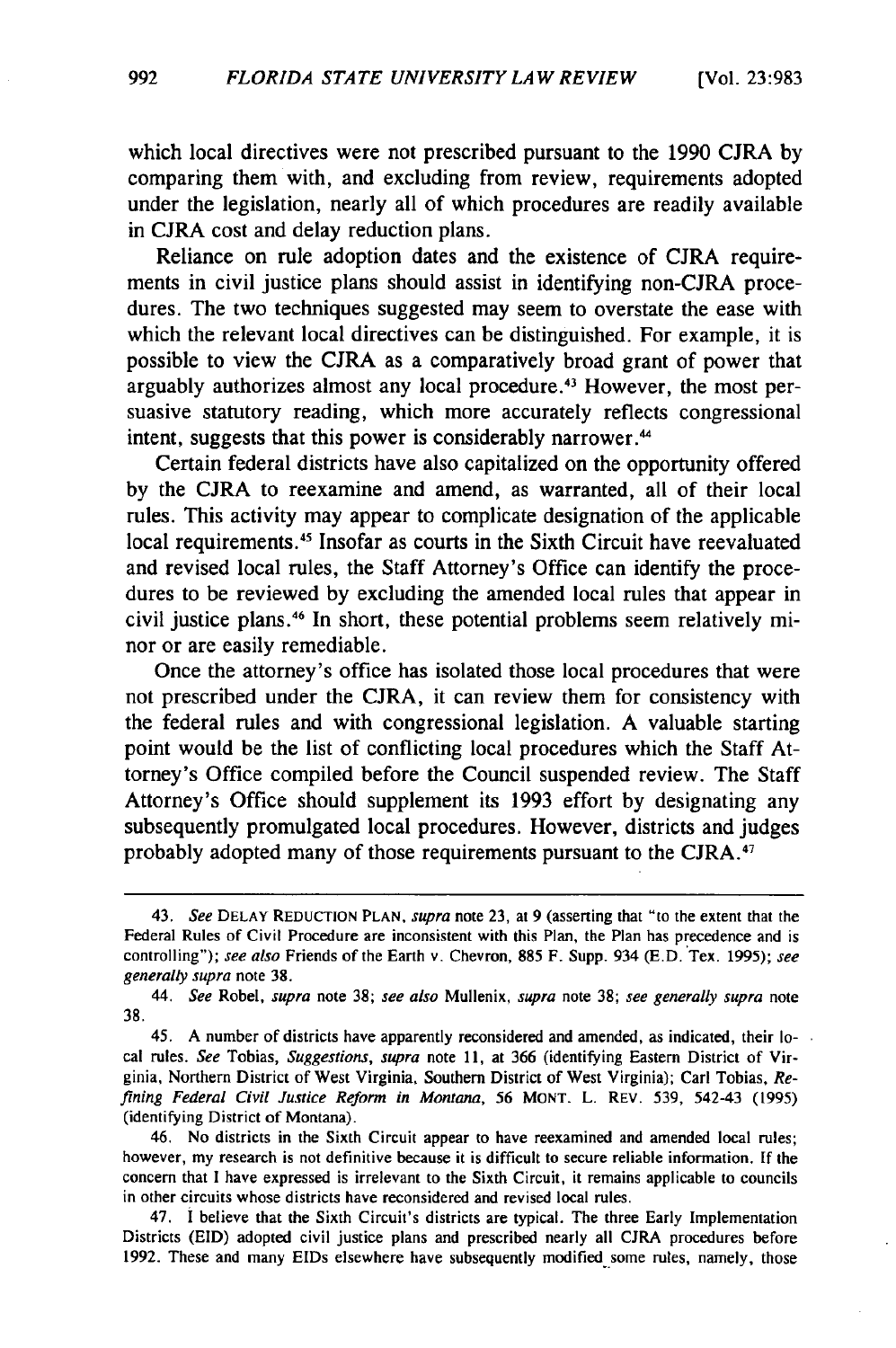The Staff Attorney's Office then could assemble a complete compendium of conflicting procedures and offer thorough explanations for the inconsistencies of the requirements.48 The Council next should transmit this material to districts and individual judges. Districts and judges could explain why their provisions were adopted and why they believe the requirements do not conflict with federal rules or statutes. Districts and judges also would be able to abolish or change rules that they agree are inconsistent. Finally, after consulting the districts' and judges' reasons for conflicts, the Council should abrogate or modify particular local requirements that remain inconsistent.

The Council has several options for treating local procedures that districts and courts have promulgated pursuant to the CJRA. First, it could simply ignore them for purposes of the review recommended above. Second, the Council could compile a list of the requirements and defer their analysis until 1997, when Congress determines whether the CJRA should sunset.

If Congress decides that the statute must expire, local procedures adopted under it should expire also. 49 Were districts or judges to continue applying local requirements predicated on the CJRA, judicial councils would need to review those procedures under the suggested process. If Congress extends the enactment, it must clarify the relationship between the JIA and the CJRA, particularly by stating whether procedures based on the CJRA supersede the federal rules and United States Code provisions.

Another option, should the Sixth Circuit Judicial Council resume its review before 1997, would be a more ambitious scrutiny of directives premised on the CJRA. For instance, while the Staff Attorney's Office is designating and monitoring procedures that were not adopted under the statute, it could identify local requirements prescribed pursuant to the CJRA and which it thinks may be inconsistent, state the reasons for its beliefs, and circulate that information to districts and judges for their responses.<sup>50</sup>

*50.* This approach is similar to the one which I suggested above for local procedures that are not based on the CJRA.

governing automatic disclosure, a controversial discovery technique. *See* DONNA STIENSTRA, IMPLEMENTATION OF DISCLOSURE IN U.S. DISTRICT COURTS, WITH SPECIFIC ATTENTION TO COURTS' RESPONSES TO SELECTED AMENDMENTS TO FEDERAL RULE OF CIVIL PROCEDURE 26 (1996); *see also* Carl Tobias, *Judicial Oversight of Civil Justice Reform,* 140 F.R.D. 49, *56*  (1992) (providing list of EIDs); Carl Tobias, *Collision Course in Federal Civil Discovery,* 145 F.R.D. 139 (1993) (analyzing disclosure). Non-E!Ds only had to issue civil justice plans by December 1993. *See* 28 U.S.C. § 471 notes (Supp. V 1993) (reproducing Pub. L. No. 101-650, § 102 (1990)); *see also supra* notes 45-46 and accompanying text.

<sup>48.</sup> The approach in this paragraph is the one that the Ninth Circuit Committee is following. Johns Interview, *supra* note 41.

<sup>49.</sup> Local procedures adopted under the CJRA, but which find support in other authority, such as other federal statutes, the JIA, the Federal Rules of Civil Procedure, or inherent judicial authority, need not expire. I direct some suggestions in this paragraph to Congress. Regardless of how Congress resolves the CJRA's fate, it must allocate adequate funding for councils to discharge their review obligations under the JIA and Rule 83.